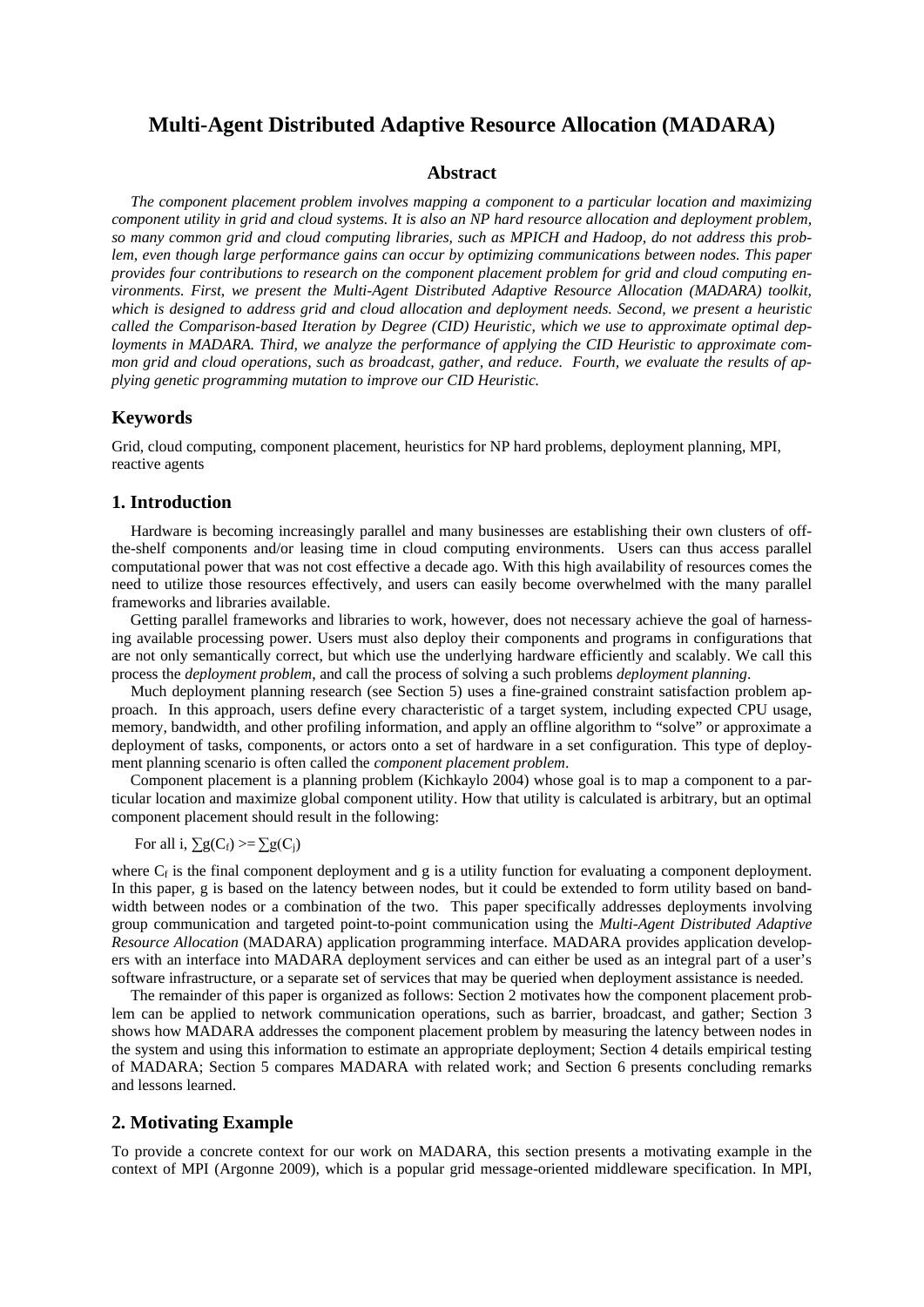users write distributed applications that use a common library (e.g., MPICH1 or MPICH2) to communicate to other individual MPI ranks (which can be viewed as individual components in the component placement problem) or to a group of ranks for broadcast, gather, scatter, and other types of common group communication operations. Consider the following broadcast scenario shown in Figure 1, which shows a common root rank broadcasting to 4 other ranks in the group). In MPI, a rank is an identifier for a processor (i.e. a participant in the communication).

In MPI middleware, broadcast operations like the one depicted in Figure 1 *may* be optimized, but there is no requirement that MPI implementations *must* provide these optimizations. Consequently, most MPI implementations use a random deployment scheme or simply resolve MPI ranks in the order they are provided to the underlying rank deployment system (e.g. the message passing daemon in the MPI standard).

In most circumstances, MPI is used in a traditional cluster environment (i.e., multiple nodes connected via Ethernet in a local area network). Consequently, MPI performance is fine in small clusters (even when doing many group communication operations in small job assignments) because nodes are often behind the same switch, so data requires just a few hops to reach any destination from any source host. When experiments require nodes across multiple routers and switches, however, communication overhead can be reduced and application performance improved significantly by generating targeted deployments for the types of group communication or point-to-point communication required by user applications.

Figure 2 shows a broadcast involving 5 nodes behind a set of 4 routers. Assuming each message transmitted costs 1 ms, with this setup a broadcast would take at least 5 ms, which is the cost from Root to either Node 3 or Node 4. A better root would exist, however, if we assume that users do not care which hardware node serves as root, as long as a deployment of the appropriate application logic is accomplished (ie the user's program which does a broadcast from MPI rank 0 to the other 4 ranks). If the Root were designated instead as Node 2, the maximum latency would be 4, meaning that barriers and broadcasts would be  $\sim$ 20% faster, since MPI executes group communications as blocking calls and root would have to wait for the underlying system to return.

The scenario shown in Figure 2 highlights a core deployment planning problem for MPI applications. Calculating an optimal group broadcast according to pure constraint satisfaction, however, would require intractable calculation time. Moreover, the MPI specification allows runtime modifications of deployments and logical internal ranks and descriptors to optimize existing deployments (see MPI\_Cartesian operations (Argonne 2009)). We therefore need a solution that scales readily, finds rank deployments and redeployments quickly (for operations like MPI\_Cart\_shift (Argonne 2009)), and minimizes system overhead.

This common scenario can be decomposed into the following set of challenges:

- **Challenge 1: Minimize communication and processing cost of generating a new solution**. In this challenge the MADARA API must minimize the overhead of information gathering and profiling to avoid degrading user application performance significantly. An MPI implementation should not add more overhead in computation or network communication than users can gain in performance increases during execution of application logic. Section 3.1 shows how MADARA minimizes costs when establishing latency information and the standard networking patterns we utilized, and Section 3.2 outlines the  $O(n^2)$  heuristic we developed to quickly generate deployment solutions.
- **Challenge 2: Effectively query the user for deployment information**. In this challenge the MADARA API must provide a user interface (e.g., a library, console interface, etc.) and format that allows users to accurately depict their intended deployments. If users cannot determine how to use the deployment solver, they will not utilize the underlying hardware effectively. Moreover, the deployment specification format should allow users to specify at least their system information flow, e.g., whether point-to-point or group communication. Section 3.1 shows an example user deployment constraint request and describes how MADARA interact with the user to address this problem.
- **Challenge 3: Generate deployments that approximate optimal information flow (as defined by users).** In this challenge the MADARA API must produce deployments that meet the communication requirements set forth by the user and seek to minimize latency between the nodes, ranks, components, or whatever entity types the user is optimizing for. As noted in Section 1, research tends to define all system characteristics and potentially solve for variables that have a negligible effect on performance. In our experience with modern clusters, however, the number of hops and overall throughput between communicating nodes will likely group communication bottlenecks, rather than differences in CPU and RAM. Sections 3.2 and 3.3 show the heuristics and algorithms MADARA used to address this problem.

## **3. Solution Approach: MADARA**

Our approach to solving the deployment problem in Section 2 involves placing worker agents (agents can be thought of as operating system daemons or services) on each node to establish latency information between nodes (Figure 3) and then using a specialized broker agent that gathers latencies and processes them (Figure 4)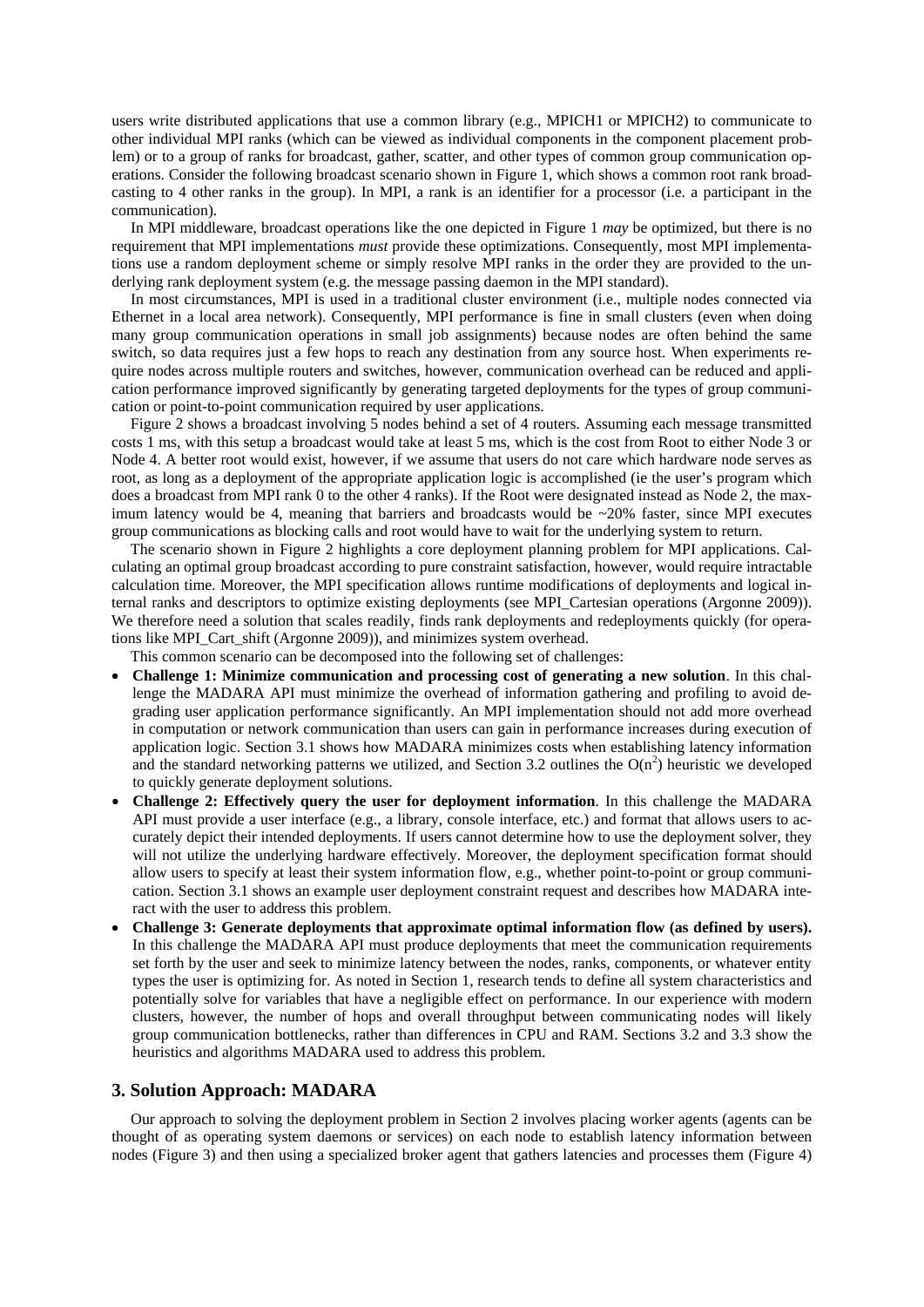using heuristics and genetic algorithms outlined in this section. These brokers, workers, heuristics, and algorithms form the core of MADARA.

#### **3.1. Structure and Functionality of MADARA**

MADARA utilizes multiple workers placed at each node available for deployment. The MADARA workers are complemented by decentralized brokers that query the workers for latency information, process the information to create deployment candidates, and provide users an interface to add or update a deployment plan or retrieve a deployment candidate that match the user-provided deployment plan.

The MADARA brokers serve as redundant information repositories with which users may interact. Though only one broker is necessary for the purposes of the experiments in Section 4, multiple brokers can be run on a single node for redundancy. Application developers can specify the number of desired brokers by changing MADARA parameters. In the case of MPI, only one broker for the entire network is necessary; this broker also serves as an interface to users. Figure 3 shows the interaction between users and MADARA brokers and workers (an example of a deployment description is shown in Listing 1 below). A deployment candidate (which becomes a deployment if a user accepts the deployment candidate) is simply a pairing of component ID (or MPI rank in the case of our motivating example) to the host:port of the MADARA worker that meets the constraints according to the deployment description. For MPI, this deployment candidate would be a vector of hosts with ports (since MPI ranks are 0 to n, which maps well to a vector).

MADARA workers communicate to each other via sockets and acceptors with TCP/IP forming the messaging backbone. This communication provides the MADARA control message interface and is independent of how users may interact with their own application logic. MADARA workers discover each other by using a common port range and a host file list that indicates on which hosts MADARA workers may be discovered. Users may also specify specific host names and ports via the host file for more targeted, automatic discovery of MADARA workers. Forming latency tables is done through the communication paradigm shown in Figure 4.

Figure 4 also shows how latency resolution and latency discovery results in forming a latency discovery round for 2 nodes within 3 total messages, which eliminates the need for synchronized clocks since latency calculation is only done with the local clock on the initiating swarm worker, using a round trip latency scheme. The last 5 latencies per host are kept by the workers in a circular queue. By minimizing communication cost, MA-DARA helps address Challenge 1 (minimize communication cost of the solution) outlined in Section 2.

After latency discovery completes, the MADARA broker communicates with workers to request averages of the latencies per host that have been discovered by each worker. Although this approach may seem to incur a large communication overhead for informing a broker, the total message size cost per worker cannot exceed sizeof (unsigned int) \* n, where n is the number of fully connected, discoverable nodes. Even for 5,000 nodes, therefore this approach would constitute only 20 KB of data transfer.

To address Challenge 2 (effectively query users for deployment information), MADARA presents users with interfaces and results that are relevant to their needs (e.g., group communication from a common root to many other components or detailed flow information from each participating MPI rank). Users can specify how information in the deployment needs to flow (e.g., rank 0 communicates frequently to rank 1), and not the resource constraints and minute details attached to each node that are not relevant to user needs.

Listing 1 shows the format for a deployment plan, which is the textual representation of information flow between components, ranks (MPI), etc. After the MADARA broker receives a deployment plan, it starts using the CID Heuristic to quickly generate a deployment candidate that fits user-defined constraints. In MPI terms, the deployment in Listing 1 details the MPI ranks and how they interact with each other (an arrow indicating a source and a destination from arrow tail to head).

#### **3.2. Approximating an Optimal Solution with the CID Heuristic**

To address Challenge 3 (generate deployments that approximate optimal information flow), users need a solution that is timely and relevant. The heuristic MADARA uses to handle this deployment generation is called the *Comparison-based Iteration by Degree* (CID) Heuristic. To understand this heuristic, consider a coalition formation for a video game where one player (a server player) hosts the game and other players (client players) join the game. In such games, one player often tends to have the best equipment and connection, so players choose this person to host the game, which is the equivalent of serving as root in a broadcast, gather, or scatter. In terms of our heuristic, this person is the comparatively best candidate by degree, where degree is the connectivity required of the candidate. The top rank candidate will have the best average latency between connected nodes of that degree.

To find the top rank candidate, the MADARA broker collects all average latencies from the participating workers and sorts these average latencies between the workers, forming a rank candidate list. If p is the number of processors involved and the graph is fully connected, this results in an overhead of  $p^2 + O(p \log p)$ . For the purposes of computing the top rank, the workers compute their best latencies for the degree of the deployment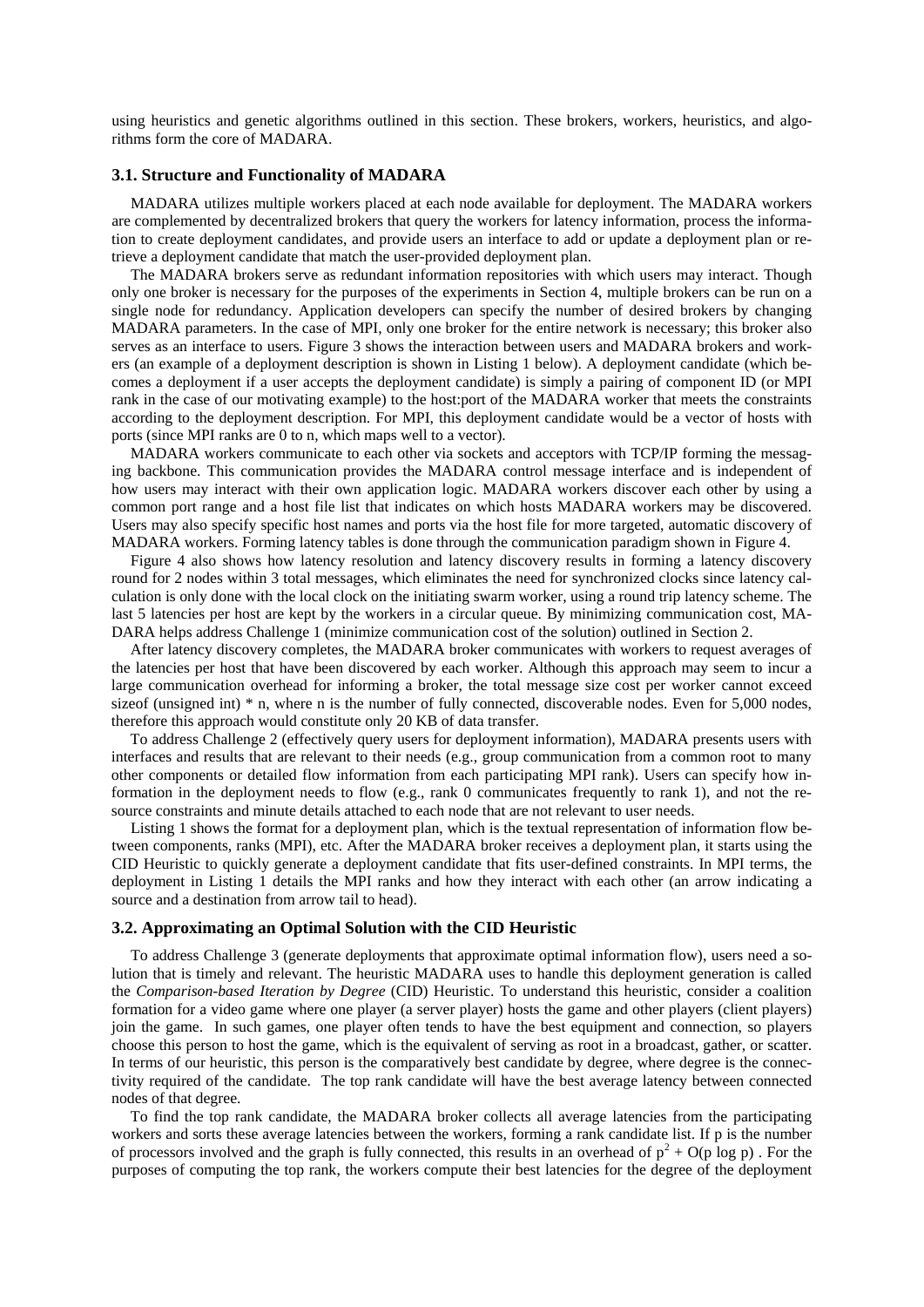plan (e.g., the maximum optimized links requested for a single node in the plan). If n is the degree of the deployment plan, then this results in overhead of  $O(n p) + O (p \log p)$ . If n != p, then the n – p ranks would be filled with the remaining worker node candidates.

Figure 5 shows a deployment where rank 0 needs to communicate quickly to rank 1, 2, and 3, but there is no need to optimize for rank 0 to 4 or 5. Rank 4, however, needs to communicate quickly to rank 5, but the user does not care about optimization between rank 4 and any other rank in the deployment. This graph has a degree of 3 (the number of connections defined from rank 0). Consequently, after the MADARA broker has finished harvesting latency information from all MADARA workers, this particular broker would average only the top 3 fastest connections from each worker node. We ideally do this to find Rank 0, which according to our heuristic should be best suited for the spot.

Computing the degree average latency per candidate and sorting that list yields an ascending list of average latencies, forming a rank candidate list. While there are still ranks to fill in the deployment, the highest degreed rank candidate is found and drawn from the lowest average latency rank candidate that has not vet been assigned. The heuristic then picks the n lowest worker candidates (where n is the connected degree of the current rank you are trying to fill) from the current top rank.

The process above is repeated until no more unfilled ranks remain in the deployment plan. A remaining ranks and remaining rank candidates list is used to minimize the processing overhead. This selection process may be performed no longer than p times (since a candidate is selected each turn), and this diminishes by 1 candidate and rank per turn, starting from p. Consequently, this process should result in O (p  $(p - 1) / 2$ ), which is additive with the average latency sort, meaning that total overhead of this heuristic is  $O(p^2) + O(p \log p) + O(p (p - 1)$ 2).  $O(p^2)$  is very fast for the types of deployment problems commonly seen in MPI programs (usually less than 100 processing elements). These heuristics and optimizations ensure an  $O(p^2)$  to  $O(n^2)$  worst case performance that helps meet challenge 1 (an efficient component deployment generator).

## **3.3. Improving on the CID Heuristic with a Genetic Algorithm**

The CID Heuristic was designed to approximate optimal broadcasts from a common root, but the approximation will not always be best for all deployment problems possible. To address this issue, we turn to a simple genetic algorithm that uses random mutations to improve CID Heuristic generated deployment candidates. The genetic algorithm employed in MADARA is a simple O(n) mutating algorithm that takes a deployment and swaps the ranks up to n times for a total of 3n moves (a swap requires 3) per time step. Mutations are simply changes to an existing setup with the ultimate intent of forming a better setup after those changes are in place (more can be read about genetic algorithms and mutating algorithms in (Mitchell 1997)).

The genetic algorithm evaluates the deployment candidate after all swaps are made against the original, and if an overall improvement in average latency is seen, the new candidate is accepted; otherwise, the original is kept. The genetic algorithm implemented here has the following key advantages: the algorithm can be ran as long as the user has available processing time, and the algorithm may be used to improve deployment results with or without using the CID Heuristic. Section 4.2 shows results of using this genetic algorithm both after a random deployment and after a CID Heuristic deployment.

The primary downside to the genetic algorithm described in this section is that it does not use a heuristic to target the mutations. Instead, random mutations are made to the deployment. This algorithm could be further augmented with heuristics that rank swap candidates to result in even better performance, but such heuristics are beyond the scope of this paper.

#### **4. Analysis of Empirical Results**

This section presents empirical results obtained by testing MADARA on a range of deployment problem sets. The results show how the CID Heuristic from Section 3.2 approximates optimal deployments quickly. Likewise, the results show how the genetic algorithm from Section 3.3 helps bring deployment candidates closer to the optimal.

To test the CID Heuristic, we dynamically created random deployment plans for thousands of nodes, under conditions typical to our initial problem statement (i.e., broadcast communication described in Section 2) and measured how long the algorithm requires to generate a deployment candidate. To test the genetic algorithm, we developed a utility function that calculates a simple deployment utility based on the summation of latencies in deployment candidate connections. We then graph and analyze the output of these tests to show correlations between generation time and deployment size in Figure 6, and utility improvement and iterations of the genetic algorithm in Figures 7 and 8.

#### **4.1 Heuristic Timing Experiment**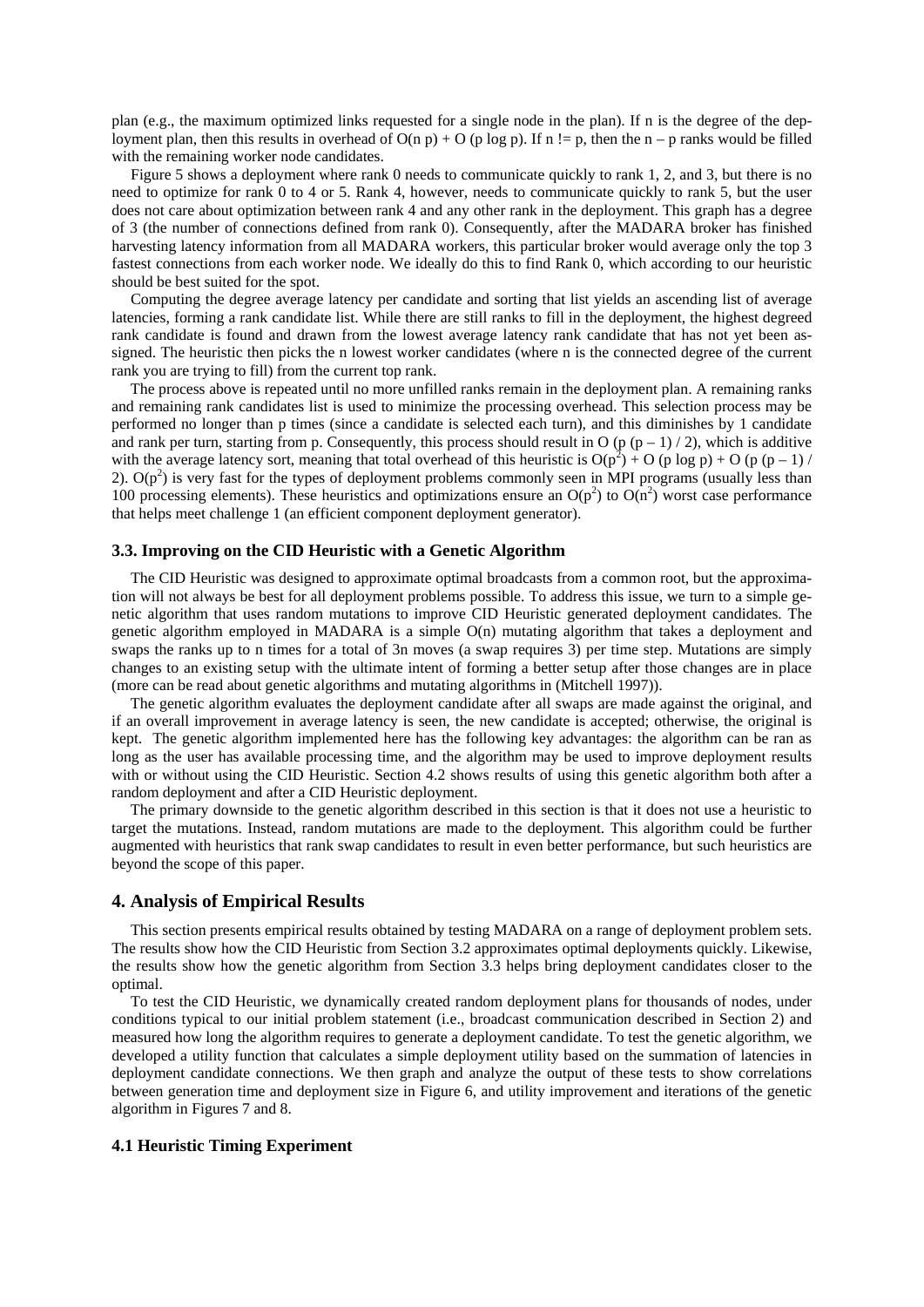**Experiment design.** To show that the CID Heuristic runs in  $O(p^2)$  time, we performed experiments on large, randomly generated deployment plans with randomly generated latencies on connected graphs with thousands of ranks. We hypothesized that the correlated times would show a data trend that rose within polynomial time.

The experiment was constructed using standard C++ STL constructs, such as vectors, strings, and maps. The platform used was Visual Studio 2005 compiled for release and a MADARA broker running the CID Heuristic was tested on a dual core 2.16 GHZ Intel Centrino with 4 GBs of RAM. The results in Figure 6 showed that the CID Heuristic achieved our polynomial time estimates.

Our second set of tests investigated the performance of both the CID Heuristic (Section 3.2) and the genetic algorithm (Section 3.3) in comparison to a random deployment, which is the default behavior for the major MPI implementations. The setup for this test involved taking a randomly generated component placement problem, using the CID Heuristic to generate a deployment, and showing overall utility improvement from the initial CID Heuristic result. We do not attempt to solve the component placement problem to compare to an actual optimal solution because solving the problem is NP hard.

**Analysis of results.** For a 4,000 node deployment, featuring a worst-case runtime performance scenario for the CID Heuristic (i.e., optimizing a broadcast from a common node), the heuristic took ~400 milliseconds. The CID Heuristic used in MADARA was so fast that generating the actual problem set of a random deployment plan and random latencies accounted for over 80% of testing time.

The CID Heuristic heuristic is thus an efficient way to compute a deployment candidate, with sizes of over 4,000 ranks easily computed within a second. This test, however, does not answer the question of how much CID Heuristic improves the deployment candidate over a random method (as is currently used in systems like MPICH). The test results do highlight the remarkably fast performance of the heuristic, which motivates its integration into online, continuous deployment decisions. The breakdown of the CID Heuristic in Section 3 informally proved  $O(n^2)$  behavior and Figure 6 provides empirical validation that the time requirements of this heuristic are predictably  $O(n^2)$ .

#### **4.2 MADARA Fitness Experiment**

**Experiment design.** Section 4.1 analyzed the timing performance of the CID Heuristic in generating a deployment candidate. Information is still needed, however, about the overall deployment improvement with CID Heuristic and the subsequent simple genetic algorithm. We therefore created two experiments: (1) a broadcast communication between one rank and 1,000 ranks (inclusive) and (2) two broadcasts between one rank and 500 ranks (neither broadcasts are overlapping).

The cluster network was generated randomly to involve links with order of magnitude differences in latency (e.g., 10us, 100us, and 1ms). This generated network represented a varied host architecture where some ranks shared a common host (and may have used shared memory), some were on the same router, and some communicated across multiple routers between ranks. The broker again ran on a dual core 2.16 GHZ Intel Centrino with 4 GBs of RAM, though these tests do not have any relevant broker timings associated with them, and the results produced would have been the same regardless of where they were ran on (given the same worker latency inputs). For this experiment, the deployment strategy with the lower total latency for the deployment performs better (total latency is on the vertical axis). The x axis is labeled mutations, but in truth the random deployment strategy never changes (the random deployment line is included in the graph as a point of reference).

**Analysis of results.** Figure 7 shows the results of a broadcast from one rank to 1,000 ranks optimized with either (1) the genetic algorithm (Mutation), (2) CID Heuristic with Mutations (CID Heuristic), and (3) a random deployment (Random), e.g., as MPICH does by default.

Figure 8 shows the results of a broadcast from one rank to 500 ranks being optimized along with another broadcast between one rank and 500 completely different ranks. This configuration is evaluated with with (1) the genetic algorithm (Mutation), (2) CID Heuristic with Mutations (CID Heuristic), and a random deployment (Random), e.g., as MPICH does by default.

Figures 7 and 8 show the performance of CID Heuristic and the genetic algorithm in a common group communication context (a broadcast). CID Heuristic shows improvements of 10% to  $\sim$ 50% over a random deployment in the 1-to-1,000 broadcast and 1-to-500 broadcast. This improvement is due largely from the specialization of the CID Heuristic, which was developed to closely approximate optimal group communication from one rank to any number of other ranks. There are exceptions to this rule, however, as discussed in Section 6.

The genetic algorithm also showed significant improvements over the random deployment method, though less of an improvement in the two broadcast experiment. This result is due largely from the genetic algorithm having no intelligent selection routine for mutations. The mutations are simply random, and when mutations were tried between the two broadcasts, so the results were not as dramatic as in the 1-to-1,000 case (Figure 7).

#### **5. Related Work**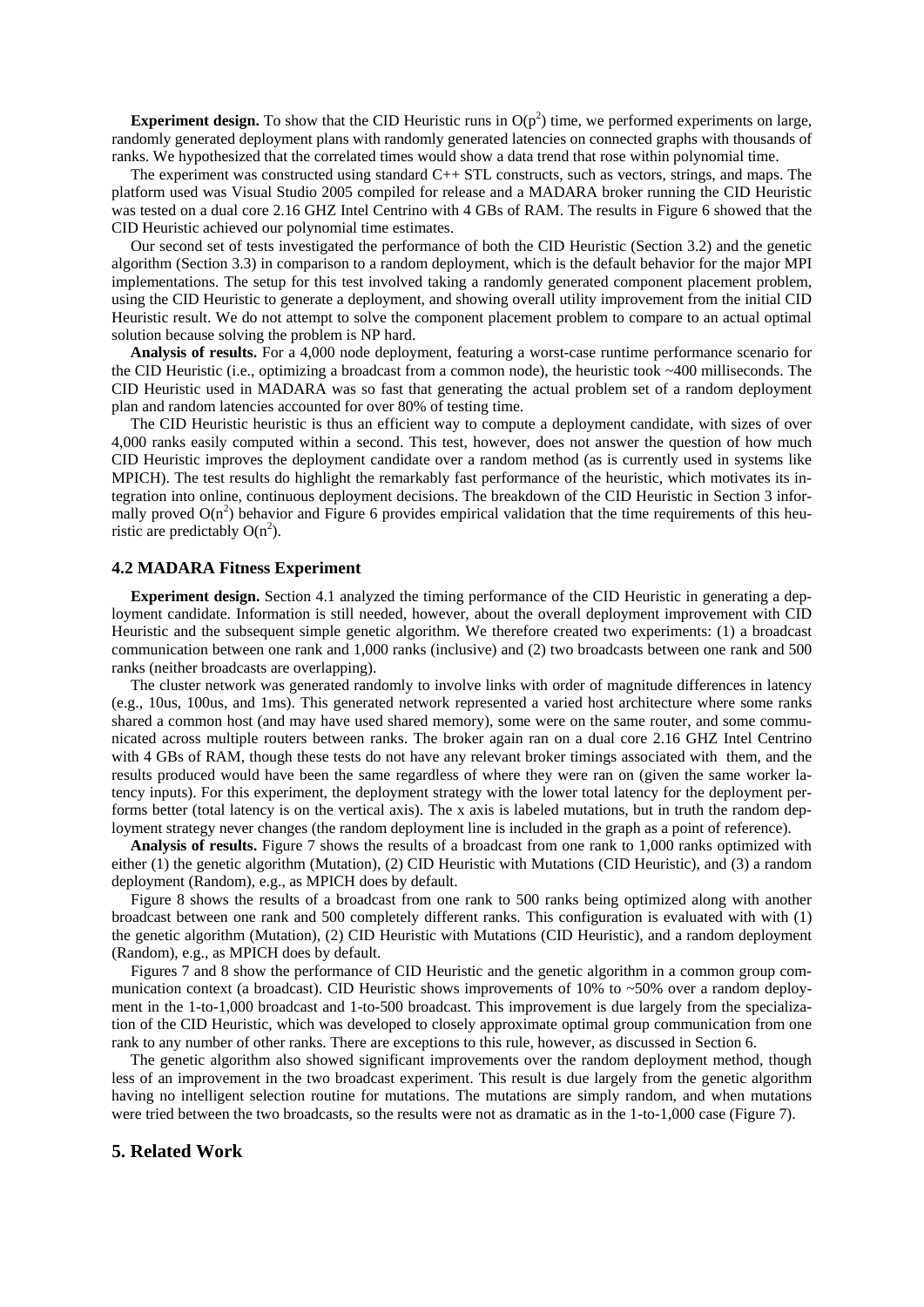Grid and cloud computing have been researched for decades, and the component placement problem has received significant attention. The majority of research in this area centers on minimizing system utilization of key resources (e.g., CPU, memory and network bandwidth) or accomplishing load balancing or fault tolerance (e.g., through redundancy). This section compares related work with MADARA.

**Component placement solver frameworks.** Other researchers like Kichkaylo and Karamcheti (Kichkaylo and Karamcheti 2004), and Kee, Yokum, and Chin (Kee, Yokum and Chin 2006) handle detailed deployments resource constraint, such as CPU, bandwidth availability, etc. This approach features a powerful, useful set of algorithms for detailed planning, but the algorithms require users to estimate all usage (e.g., down to individual application timing using) only monotonic functions, bandwidth specified usage per link (which can be highly variable as the program runs), and CPU and memory usage. Kichkaylo and Karamcheti describe STRIPS-like planning routines to solve the planning problem. Kee, Yokum, and Chin introduce a novel selection and binding technique based on hierarchical data using SQL queries.

MADARA was constructed to not rely on user specified resource settings or estimates. Users simply specify the deployment configuration they would like to optimize according to latency (or some other combination of constraints like bandwidth and latency) and the system does all the work of figuring out what is currently available. Our approach allows users to specify how information should flow instead of finely detailing all resource constraints and allows a great degree of flexibility, as the particular constraint is comparatively determined and not statically done. For frameworks like MPI, Hadoop, and other architectures formed from distributed clouds, this type of interface and constraint breakdown seems more useful, especially as these frameworks are used in bridged cloud settings where a super cloud formed from two or more clouds in disparate geographic locations, e.g., one in New York, Tokyo, Silicon Valley, and Seattle, all communicating over the Internet.

MADARA differs from the other work presented above since it does not constrain components or distributed applications into a situation where they are overly resource bound. It is thus intended for deployments where a distributed application can benefit from optimizing communication links on speed or throughput, but not necessarily within strict limits. This approach results in users specifying deployments that are more likely to remain in place long after hardware is upgraded, whereas specifying a deployment as other work mentioned above would require completely changing the deployment radically when networks, CPU, or RAM are upgraded.

**Offline performance profilers to be used in component placement problem solvers.** A separate vector of component placement concerns appears in the work of Stewart and Shen (Stewart and Shen 2004), who create offline performance profiles for application performance and use these to predict performance in proposed configurations. Their approach differs from our work since MADARA does not perform any offline evaluation or prediction of how the system will behave. It does keep a running system profile of each node's latency information, but this profile image is very small (kbytes in data size), which allows MADARA to analyze deployments involving thousands of components quickly.

**Artificial intelligence (AI), genetic algorithms, and machine learning**. Many AI and Machine Learning textbooks ((Bonabeua, Dorigo and Theraulaz 1999), (Kennedy and Eberhart 2001), (Mitchell 1997)) handle deployment planning and deployment optimization, but these are often addressed abstractly. Moreover, these textbooks tend to focus on timing-based constraint problems where actions must be completed in a set order. In contrast, MADARA addresess the problem of distributed applications optimally connecting certain nodes, rather than requiring detailed timing-based planning.

#### **6. Concluding Remarks**

MADARA is an API that allows users to quickly formulate deployment plans based on observed latencies in a grid or cloud environment. MADARA exploits powerful reactive learning mechanisms using lightweight workers that establish latency information via optimized communication protocols and brokers that can be redundant and require little interaction with the workers to perform their calculation tasks.

CID Heuristic provides an accurate, quickly computed heuristic for establishing initial deployment plans. After this initial plan is generated, a mutating genetic algorithm can be used to better approximate the ideal deployment for as long as needed to allow this mutating algorithm to compute better approximations. This approach is helpful to online, continuous applications that need a good approximation and have time constraints. For systems that can afford full offline analysis, however, a traditional constraint satisfaction solver (see Section 5) may produce more optimal results.

#### The following are lessons learned thus far developing and evaluating MADARA:

**1. MADARA does not solve all component placement problems in P**. Many NP problems have certain configurations that are tractable – we would argue that a single broadcast from a common root node is tractable (see Section 3.2), and that the CID Heuristic finds such a solution quickly. However, Finding an optimal solution to all deployment problems is still NP hard, and if MADARA must provide online generation of deployments, we will always be approximating and not solving. The generation of a deployment candidate via the CID Heuristic is good enough for many deployment needs (including broadcast and barrier). There is room for im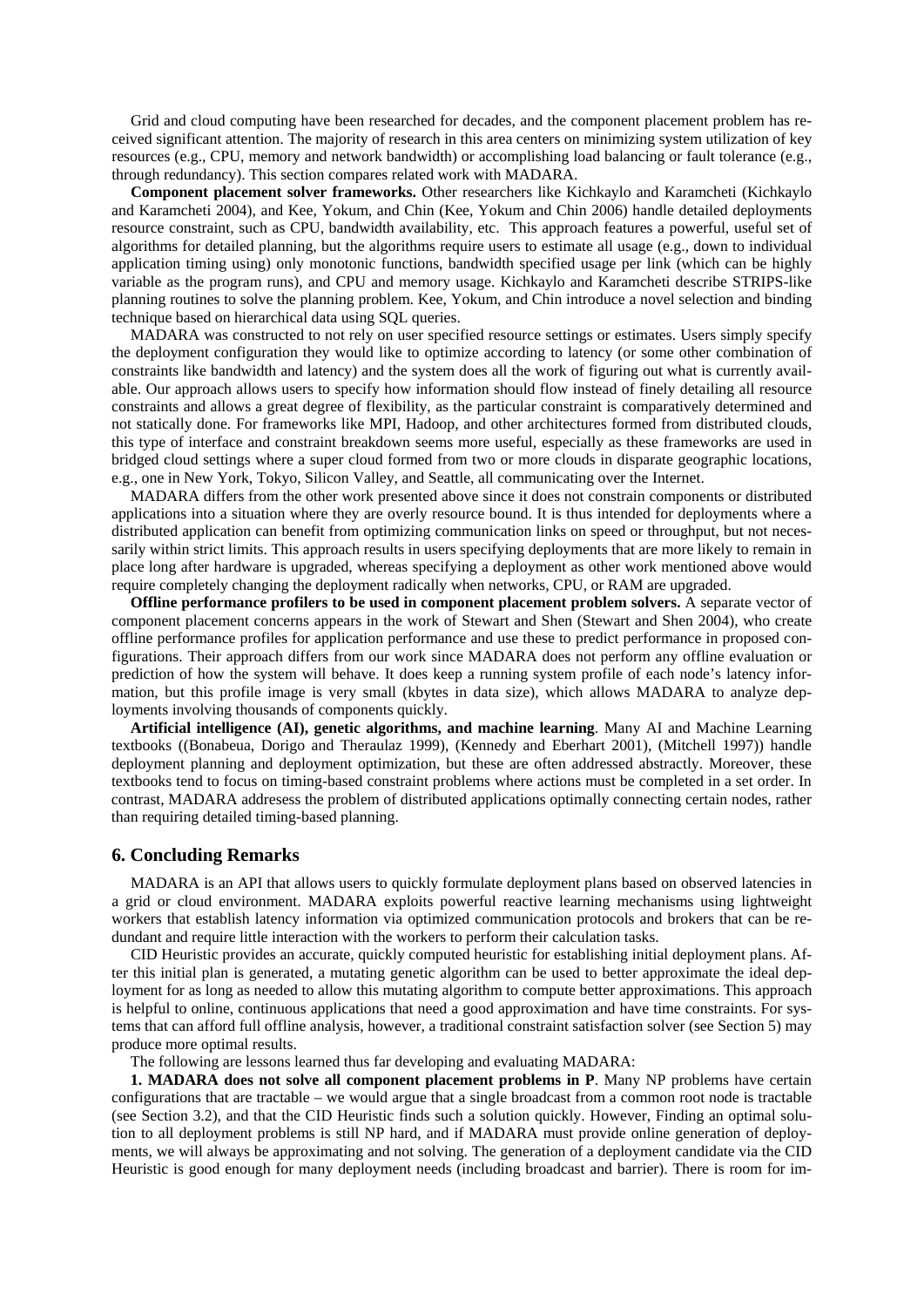provement, however, because the result is not necessarily optimal, especially when deployments concern many interconnected rank communications (e.g.,  $0 \rightarrow 1$ ,  $1 \rightarrow 2$ , and  $2 \rightarrow 0$ ). This result is compounded by deployments with high degrees among multiple nodes with interdependencies.

For example, in Figure 9, Rank 0 is found first since it has the highest degree. From the nodes connected to Rank 0, the top 3 fastest latencies are selected for Rank 1, Rank 2, and Rank 3. These ranks are removed from the remaining rank candidates and the next best candidate may be omitted from this pivotal selection.

There are several solutions for the scenario presented in Figure 8: (1) use evolutionary learning with genetic mutations of candidates to improve on initial heuristics and (2) make a better heuristic guess by recalculating degree for each connected part of the deployment graph.

We could discern if there is any improvement by creating utility values for each connection based on a simple formula (e.g.  $L_{max} / L_{act}$ ) where  $L_{max}$  is the maximum latency available in the latency tables and  $L_{act}$  is the actual latency current assigned to this deployment connection). The example utility equation above showcases how straightforward it is to compute and integrate the prep work performed earlier in CID Heuristic, where we established average largest-degree latency. With the utility formula, we can use the genetic algorithm presented earlier or a variation that uses targeted heuristics to better our deployment candidate (if possible), and generate a potentially better final deployment for users.

**2. Testing for optimality is problematic in an NP hard problem**. Testing for a closed solution to the optimal one is complicated since find an optimal solution to the component placement problem is NP hard. This problem came up during testing and results analysis when we were trying to compare our solutions for 4000 node deployments against a known optimal solution. Since  $n=4000$  in a  $O(n!)$  situation or higher is intractable, we had to scale back our testing ambitions.

For our purposes, we found that simply showing improvement over a random solution was enough to highlight the benefits of our heuristic and the subsequent genetic mutation algorithm.

**3. Group communication is not just about latency**. Latency is not the only constraint required in deployment planning and other group communication constraints (like bandwidth between ranks) are just as important. Our proposed solution to this is to try to include perceived or tested bandwidth between ranks. This is future work however and not covered in the scope of this paper.

**4. MPI and other libraries have other hard problems to solve**. A more complete toolkit would allow for program execution within the framework, which we will add to MADARA in future work. The latter is not only required for MADARA to form the framework of a tool like MPI's message passing daemon (which MPICH uses to launch parallel applications), but it also has interesting ramifications on fault tolerant, self optimizing brokers or important components. MPI, for the most part, ignores fault tolerance completely, but building in fault tolerance through APIs like MADARA could make MPI implementations much more robust. More information on this topic is planned for future work.

MADARA is programmed using ACE (Schmidt and Huston 2003) and C++ STL and utilize reactors, thread pools, and other patterns to leverage fast processing and data delivery with portability and code maintainability. It is available in open-source form from madara.googlecode.com.

## **References**

[1] Schmidt Douglas C. and Huston Stephen D. *C++ Network Programming, Volume 2: Systematic Reuse with ACE and Frameworks*. Addison-Wesley 2003. Boston, MA. Pg. 40-49, 70-85, 88, 99-100, 104-108

[2] Bonabeua Eric, Dorigo Marco, Theraulaz Guy. *Swarm Intelligence from Natural to Artificial Systems*. Oxford University Press 1999. Oxford, NY. Pg 69-70, 221, 226, 249-250

[3] Hadoop Project Site[. hadoop.apache.org/core/](http://hadoop.apache.org/core/)

[4] Kennedy James and Eberhart Russel C. *Swarm Intelligence*. Academic Press 2001. San Diego, CA. 40-42, 49-51, 94-98, 150-151, 158-159, 169, 171, 299-301, 307-309

[5] Kee Yang-Suk, Yokum Ken, Chin Andrew A., Casanova Henri. "Improving Grid Resource Allocation via Integrated Selection and Binding" *Proceedings of the 2006 ACM/IEEE conference on Supercomputing*. November 2006. Article 99.

[6] Kichkaylo Tatiana. "Timeless Planning and the Component Placement Problem." *ICAPS 2004 Workshop on Planning and Scheduling for Web and Grid Services.* June 2004. Pg. 37-44.

[7] Kichkaylo Tatiana and Karamcheti Vijay. "Optimal Resource-Aware Deployment Planning for Componentbased Distributed Applications." *High performance Distributed Computing, 2004.* June 2004. Pg. 150-159.

[8] Stewart Christopher and Shen Kai. "Performance Modeling and System Management for Multi-component Online Services." *Proceedings of the 2nd conference on Symposium on Networked Systems Design & Implementation.* May 2005. Pg. 71-84.

[9] Mitchell Tom M. *Machine Learning*. McGraw-Hill International 1997. Singapore. Pg. 249-270, [10] Argonne National Laboratories. MPICH Project Site[. www.mcs.anl.gov/research/projects/mpi/mpich1.](http://www.mcs.anl.gov/research/projects/mpi/mpich1) June 2009.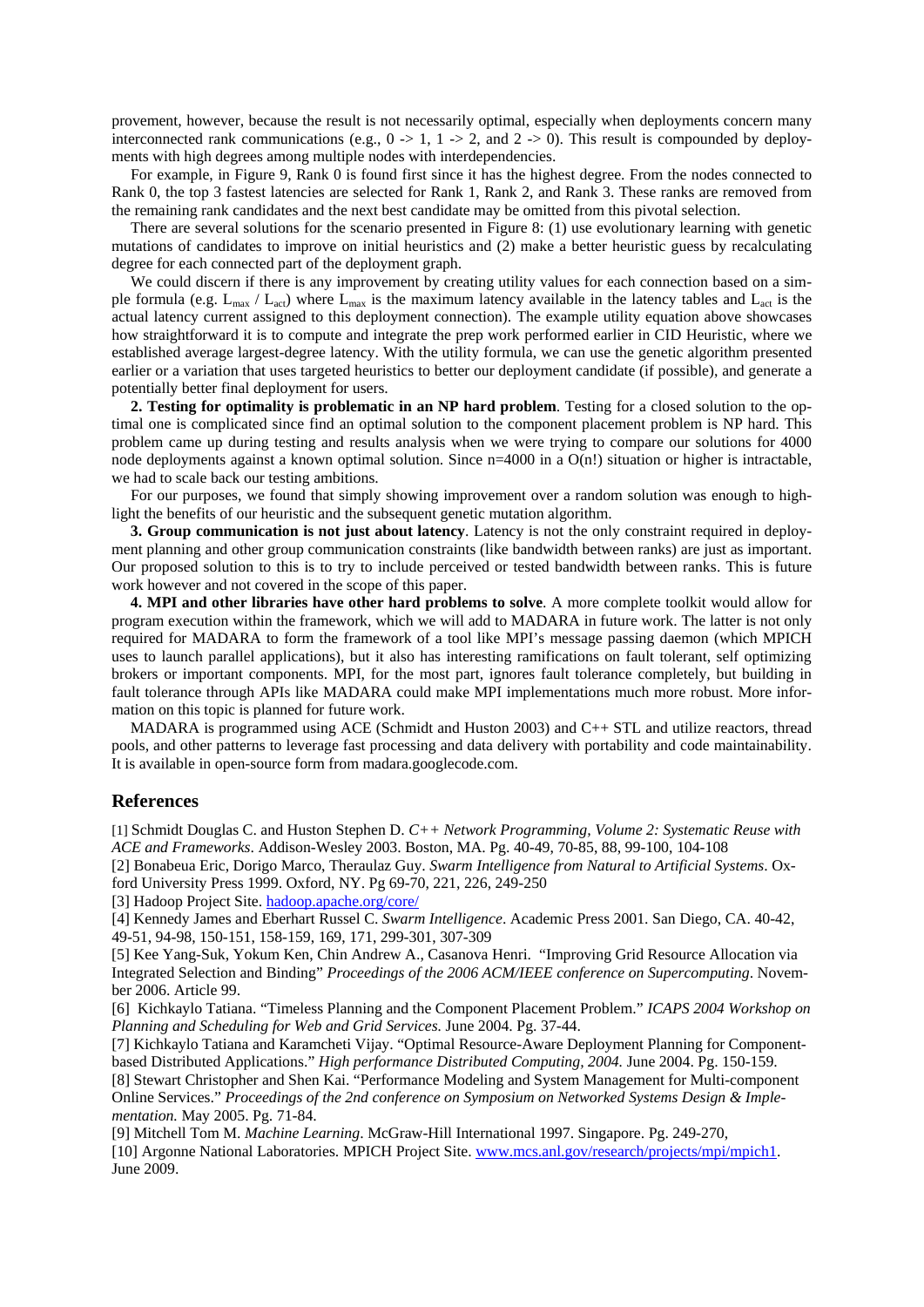



**Figure 4. Workers Pinging Each Other to Establish Latency**

| 1 0 -> 1 // optimize for 0 to 1<br>2 0 -> 2 // optimize for 0 to 2<br>3 0 -> 3 // optimize for 0 to 3 |
|-------------------------------------------------------------------------------------------------------|
|                                                                                                       |
|                                                                                                       |

**Listing 1. Example User Deployment Constraint Request**



## **Figure 5. Example Deployment Where Degree is Less Than a Full Broadcast**



**Figure 6. Heuristic Performance with Broadcast Deployments from a Common Root**



**Figure 7. 1-to-1000 Broadcast Performance**



**Figure 8. Two 1-to-500 Broadcasts Performance**

# **Figures**